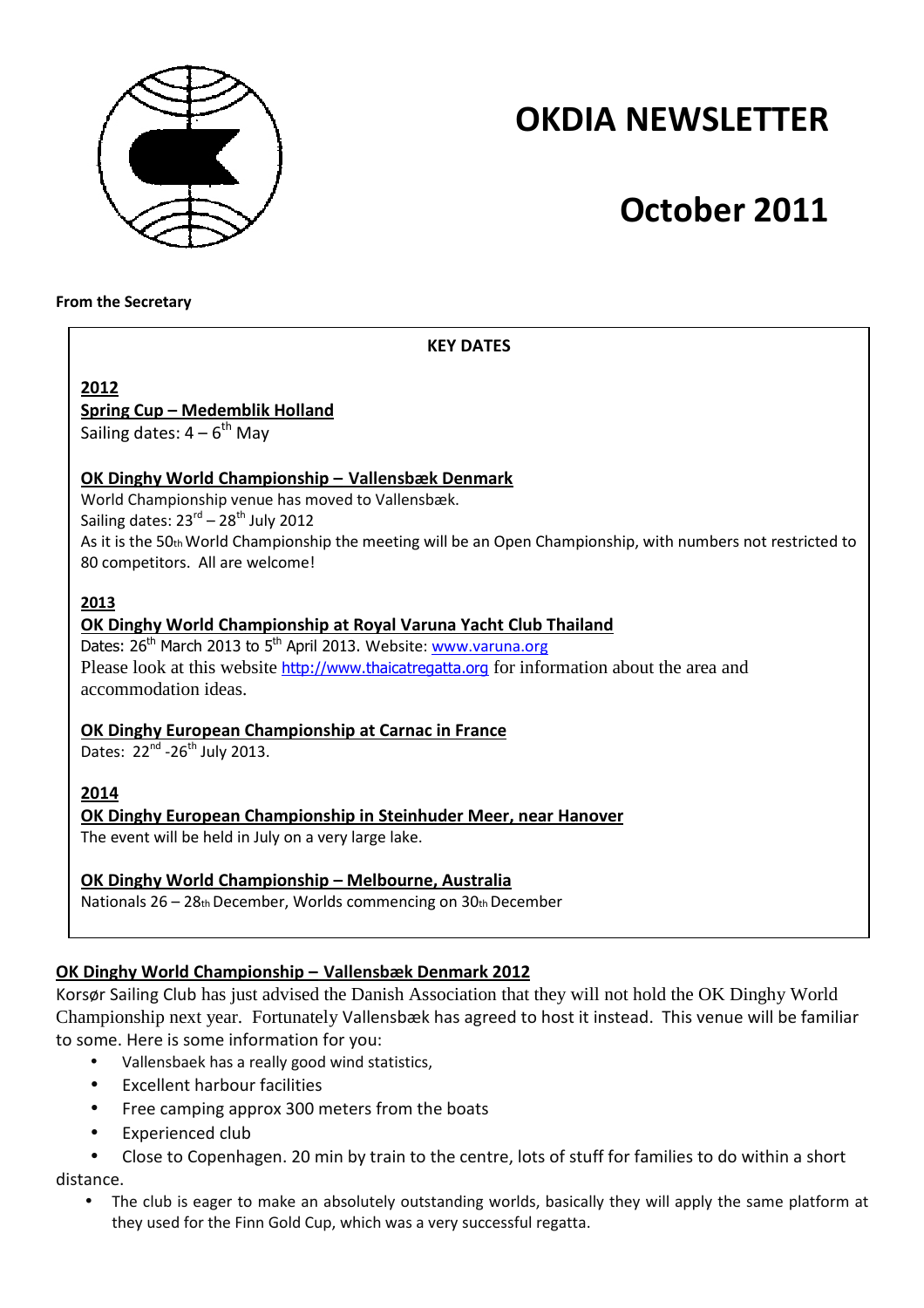#### http://www.finnclass.org/index.php?option=com\_content&view=article&id=103:image-gallery-finn-goldcup-2009&catid=55:galleries&Itemid=18

• It is likely the pre-Worlds regatta will be held at Hvidovre Sailing Club which is 5 km from Vallensbæk and shares the same waters.

#### **Nick Craig chats to Robert Deaves after his record-equalling fourth OK Dinghy World title**



 How times have changed. A little over seven years ago, no British sailor had ever won the OK Dinghy World Championship. It was a commonly held belief in the class that no British sailor ever would. They were just not up to the job, or jinxed by 50 years of history. Jim Hunt changed all that in 2004 with a decisive win on home ground at Parkstone on the UK's south coast. Then it was Nick Craig's turn, winning the title in 2005, 2006 and 2007 to become only the third person to win three titles and only the second to win three in a row. This year in Largs, Scotland, Craig won it for a record equalling fourth time after one of the trickiest and closest world championships ever held.

Craig joins Leith Armit (NZL), who won in 1983, 1985,

1990 and 1994, and Bo-Staffan Andersson (SWE) who won in 1988, 1991, 1992, 1993, as the only sailors to have won the title four times. In addition, Craig rises to the top of the 'Best OK Dinghy sailors of all time' list, overtaking class legend Jørgen Lindhardtsen (DEN).

Several weeks after the win, Craig reflected on the regatta. It was not the easiest of weeks, plagued by light and unstable winds and unusually high temperatures. Only seven out of the ten scheduled races were held after several long days on the water with very little to show on the scoreboard.

 Craig said, "However, it was a very well run event. On shore side, it was one of the best events I've done. The family and friends events were organised by Sue Byers. There were activities every day, which meant my wife and kids had a great time which is very important."

 "It's just a shame the wind didn't play ball. The sailing was very challenging with light, unstable winds, but the race team made the best of it so we raced in the best conditions available."

What were his expectations going into it the regatta and how did that change during the week? "I was aiming to win but stayed pretty philosophical with the difficult conditions. I was sailing my best and if the wind was a bit random there wasn't a lot I could do about it. I didn't open the week well with a 16th and then an 11th in race three but I knew it would be high scoring so I just kept plugging away." And the threats? "It was as expected – a great mix of experience in past World Champions Thomas Hansson-Mild (SWE) and Greg Wilcox (NZL) and new blood from Bartosz Rakocy (POL). In light winds I expected the German team to be fast which they were and in breeze the Aussies are fast."

After finding great speed in years past to win three world titles with his Celidh mast and North sail combination, Craig has struggled with speed issues in recent years, after the rest of the world caught up. And to some extent this still dogged him in Largs. "The biggest challenge was my lack of pace in the very light airs. I was just off the pace upwind in sub-hiking conditions, which made life very difficult on the big course. I was having to start very aggressively and get all the shifts right to get any decent results in these conditions."

The event had started on a low point for Craig. "My car, which was packed for the event and a two week family holiday, was stolen from the sailing club the weekend before the event and it made the week before very hectic with

replacing the car, towbar, clothes, cot bed, credit cards and sailing kit as well as going to work. The biggest low point was how useless the police were – the thief phoned my wife on my phone so could easily have been caught." And once into the racing, he didn't have the best start. "The opening race was pretty horrible for me. I got a great start but my pace was ordinary, I got on the wrong side of the last shift into the windward mark, and then got killed when the second reach turned into a run so I just scraped a  $16<sup>th</sup>$ ." However the championship was still wide-open going into the

seventh and final race, held right on the time limit. Craig, who was in fourth place overall, needed things to go his way. "The highlight

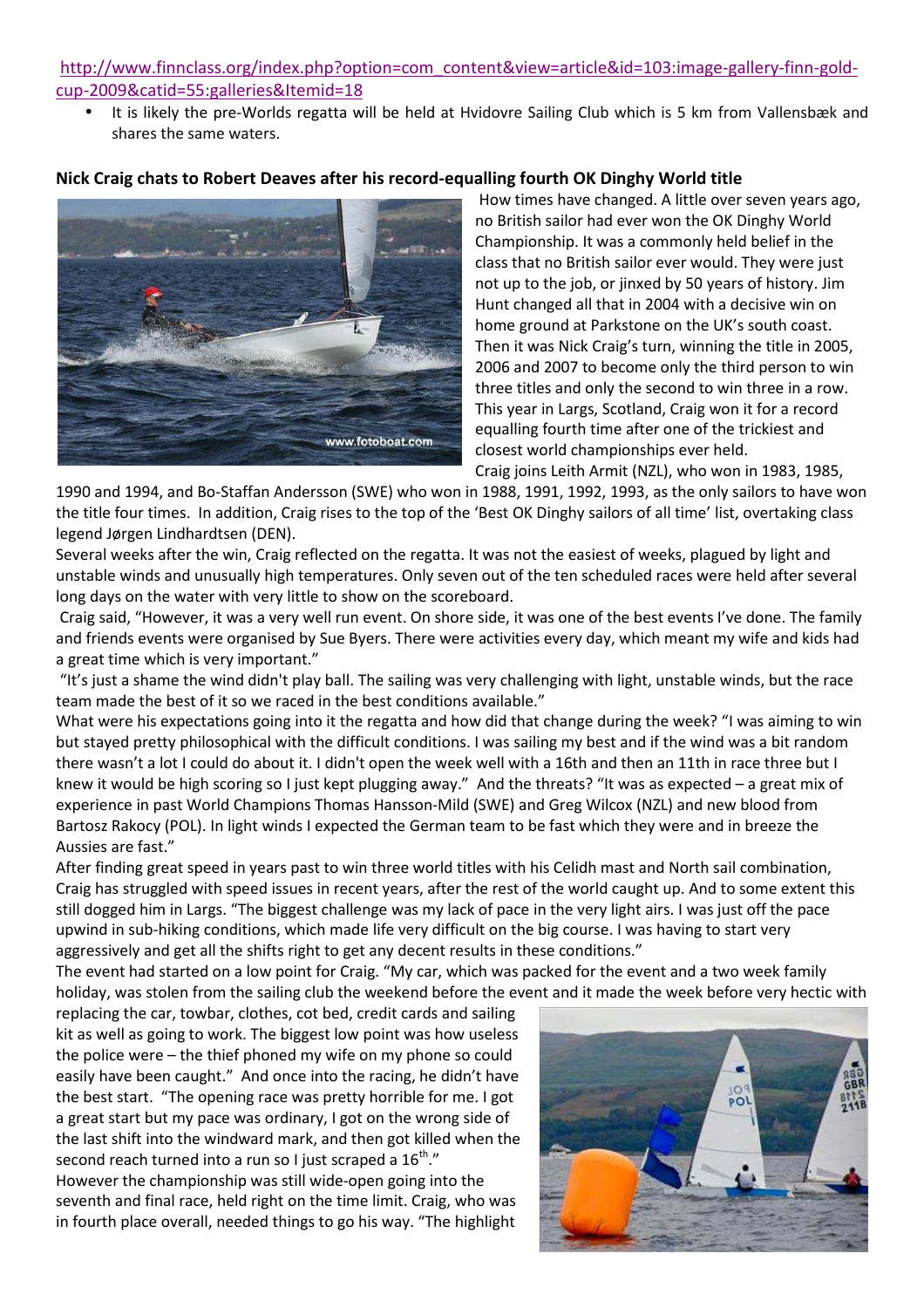of the event for me was the first beat of the last race. I got a bit lucky - there was a shift and new breeze on the left which I was in so I rounded the top mark first with none of my competition in the top 20. After that stroke of good fortune, it was still a tricky race. The wind stayed very light and I again struggled a bit for pace so slipped to fourth through the race whilst Greg Wilcox was coming through quickly. The run was painful as the leeward marks were moved to make it longer and the wind filled in from behind so at one point it looked like I'd be engulfed by the chasing pack. The fleet then inevitably split at the leeward gate but thankfully the wind filled in on my side so I clung on to take the title by just two points."

What does a fourth world title mean to him? "It means a lot – winning it this time round was in many ways a lot harder than any other time as I'm sailing less so it's harder to get an edge. The rigs have also moved on a lot over the last few years and I've been behind as I've been sailing other boats and doing less sailing. But I'm happy that I've now got a rig that works well across the wind range. I've got no edge though, so I'll be trying a few things over the winter to find that edge again." Craig is certainly game to try for a record fifth world title. "It would be fantastic and I will go for it, more because I love racing the OK Dinghy internationally than because five is a magic number. I hope to have many more years of great international sailing and beer drinking. But I know it will be hard. There is some great young talent coming through the class as well as some very experienced hands who are tough to beat." Robert Deaves

#### **OK Worlds from the shoreline**

The West coast of Scotland for a week? I'm packing during a wet but mild week in southern England so layering is order of the day. But serious emphasis on waterproofs, indoor children's entertainment and wellies. How wrong could we be – and how well the Largs M&Co summer sale did out of us all, stocking up on summer essentials.

Him, me and 3 small children are new to the OK fleet. Yet by the end of the week we all felt totally part of it. "Social programme". Yes, that usually features at a championship. Opening gathering with a few nibbles, an evening event at some point in the week, with a complimentary beer, and a prize giving – that sort of thing? (Well, yes, but on steroids … I'm sure the daily pint and hot-dog, the piped haggis and the marching bagpipes will get a mention elsewhere.)

No, not THAT social programme, never mind the sailors. They were customarily towed far enough to the North of Cumbrae to lose sight of their wallets, for a number of hours each day, and Sue took us out on a day trip. The



Scottish Sailing Institute had very kindly extended use of their minibus for the week and, not taking the offer lightly, Sue made sure it was used.

Sue had spent the previous few weeks (in far more seasonal Scottish weather, I must add) investigating local attractions and negotiating group discounts. Ferry trips, activity days, restaurants, open-topped buses – even the icecreams.

The itinerary was so varied that it catered for all - from the families with small children to those wanting to take in the more cultural aspects of Largs, as a foreign country. As such I

can't comment on all, but do know that there was a lot of appreciation for all of the events. I was pleasantly surprised how WAG friendly Largs was. Last time I'd been it had rained! There was a lovely flat walk along the shoreline to the town which took about 20 minutes, even at toddler speed (rather more with the diversion of rock pools though). Once there it boasted one of the best play areas I have been to and enough of a selection of town shops. Morrisons 'did what it said on the packet' and provided with all supermarket basics (and Disney cards!) for the week. Nardini's appeared to be the Largs home-brand, ranging from a simple ice-cream take-away to a multifaceted café/icecream shop/restaurant to suit all tastes.

I was put on the spot at one point as to whether the OK fleet is the 'friendliest fleet'. So I sat on the fence, of course :o) We have many friendships from other fleets, all different and special in their ways. But without doubt the OK fleet have made the greatest impression and we felt instantly integrated as newbies into the fold. Not just the family - Simon has found the fellow sailors to be extremely helpful and welcoming. He now feels more sure of what rake to use, how far to pull the main in and, well, apparently he tells me he needs a new sail …

So, many thanks to Sue Byers and her team, including Carol, Amanda and Debs (to name a few but not an exhaustive list, by any account), but also to the lovely WAGs I have met and befriended.